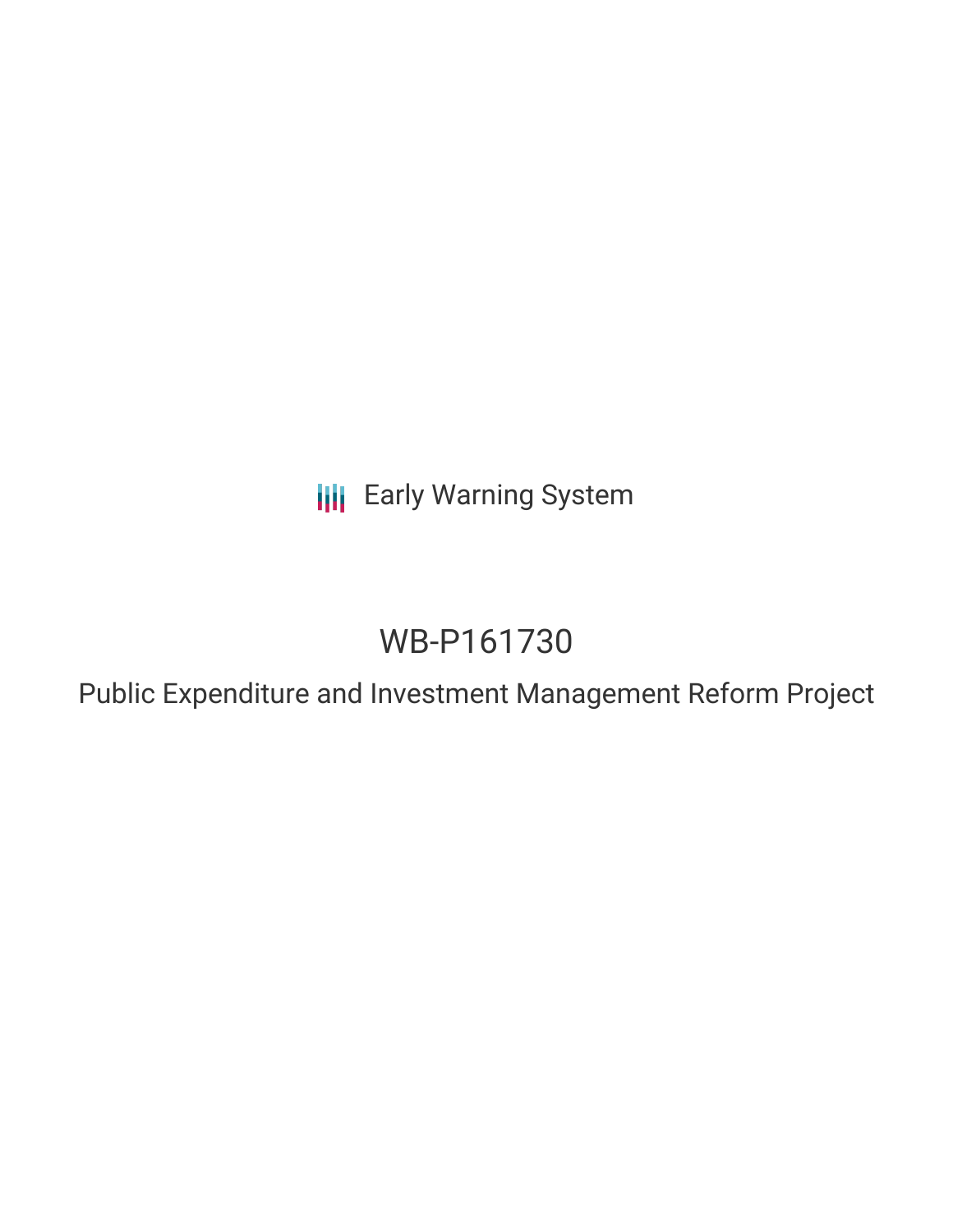

# Early Warning System Public Expenditure and Investment Management Reform Project

## **Quick Facts**

| <b>Countries</b>               | Central African Republic |
|--------------------------------|--------------------------|
| <b>Financial Institutions</b>  | World Bank (WB)          |
| <b>Status</b>                  | Active                   |
| <b>Bank Risk Rating</b>        | B                        |
| <b>Voting Date</b>             | 2017-06-19               |
| <b>Borrower</b>                | Central African Republic |
| <b>Sectors</b>                 | Finance                  |
| <b>Investment Amount (USD)</b> | \$10.00 million          |
| <b>Project Cost (USD)</b>      | \$10.00 million          |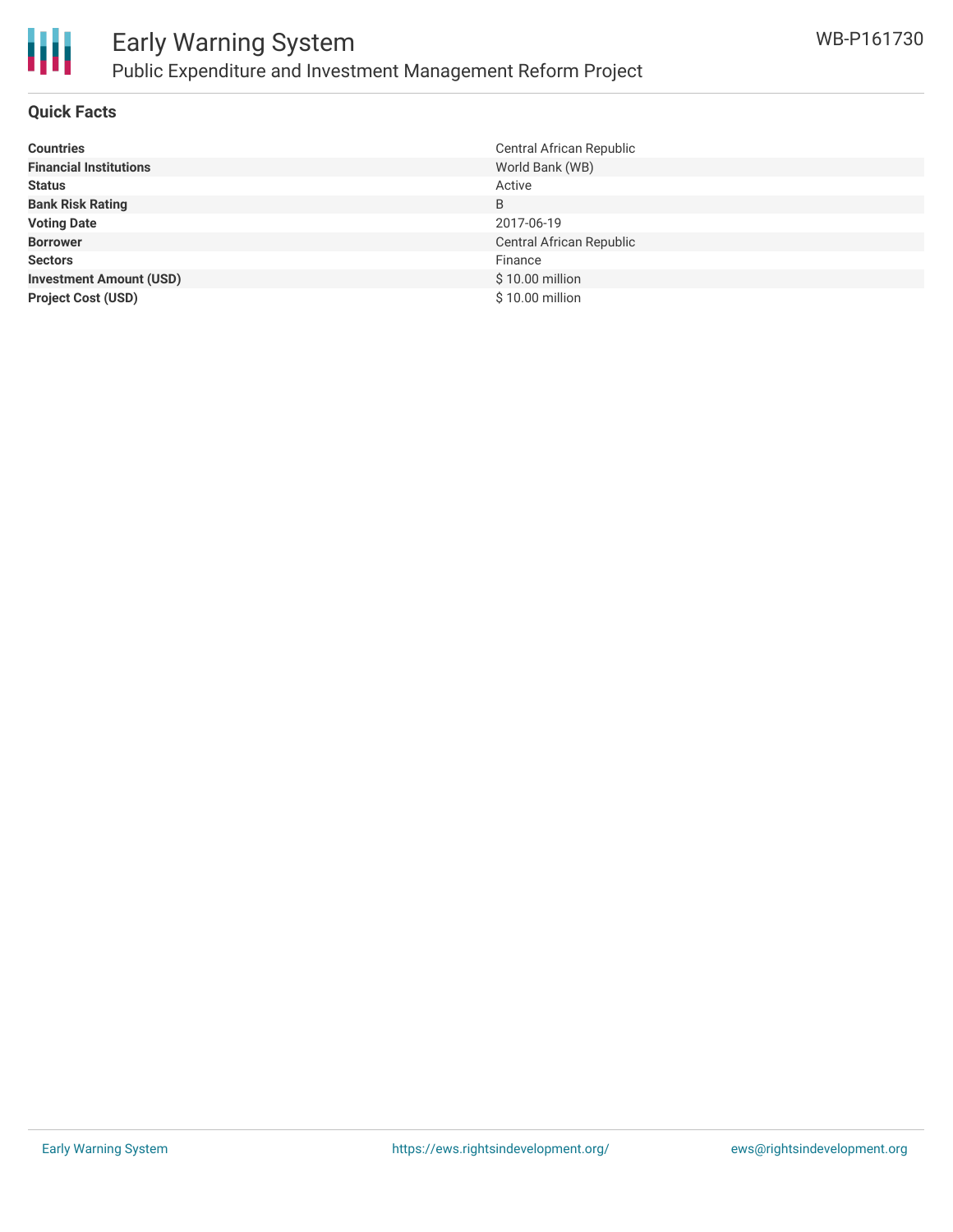

#### **Project Description**

The development objective of the Public Expenditure and Investment Management Reform Project for Central African Republic is to improve management and transparency of public expenditures and public investments. The project comprises of three components. The first component, management and transparency of public expenditures aims to consolidate core functions across the expenditure chain, from budgeting to oversight. It consists of following sub-components: (i) strengthened budget preparation, management, and execution; (ii) strengthened procurement management; (iii) financial management information system; and (iv) strengthened treasury management, accounting, and external oversight. The second component, management and transparency of public investments will complement on-going activities funded by the World Bank and ongoing and new activities from other development partners. It consists of following sub-components: (i) establishing and operationalizing a National Recovery and Peace Building Plan (RCPCA) Secretariat; and (ii) strengthened management of public investments. The third component, project management aims to support the project management functions of the government, particularly the Ministry of Finance and Budget (MFB), in implementing the project.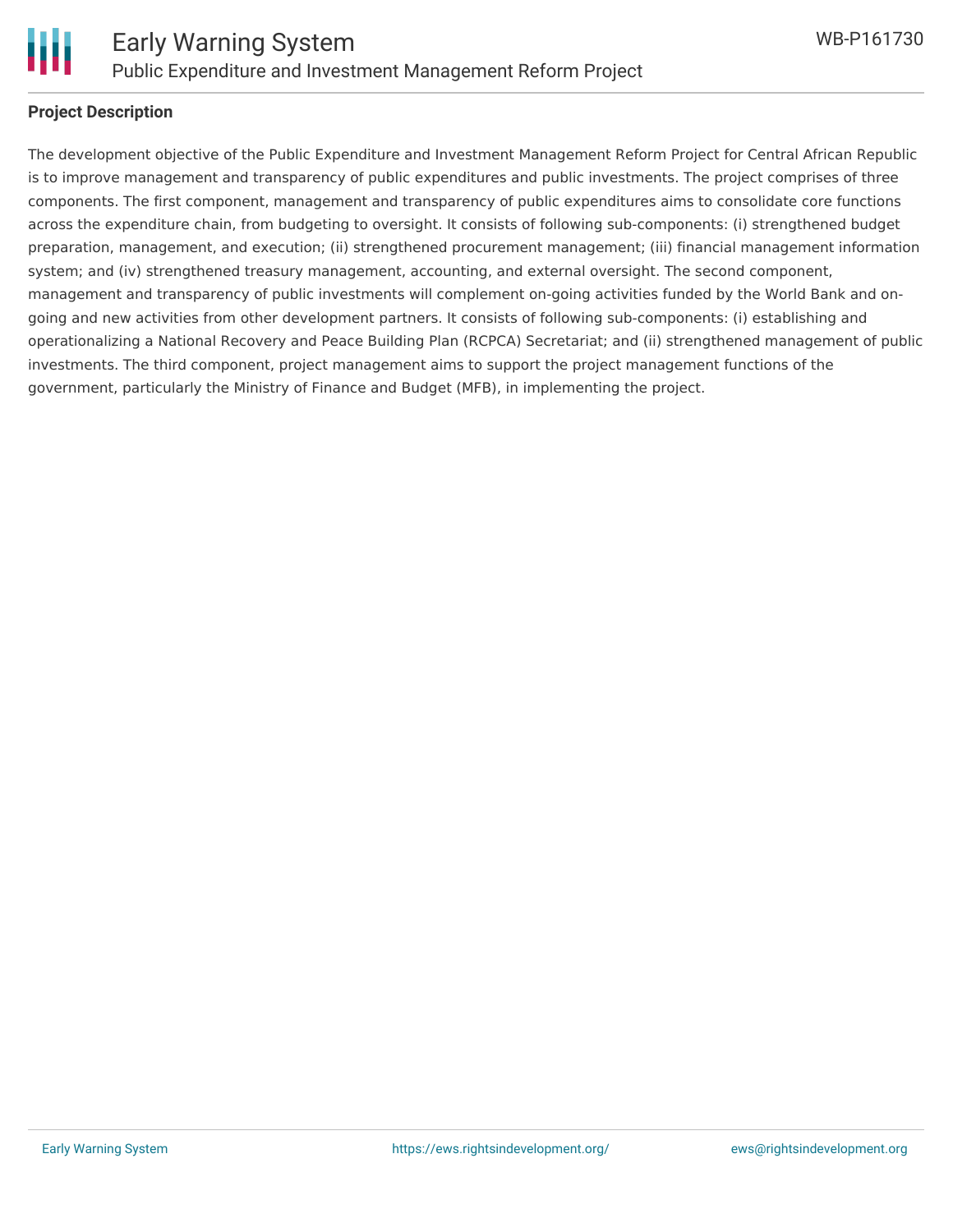

## Early Warning System Public Expenditure and Investment Management Reform Project

## **Investment Description**

World Bank (WB)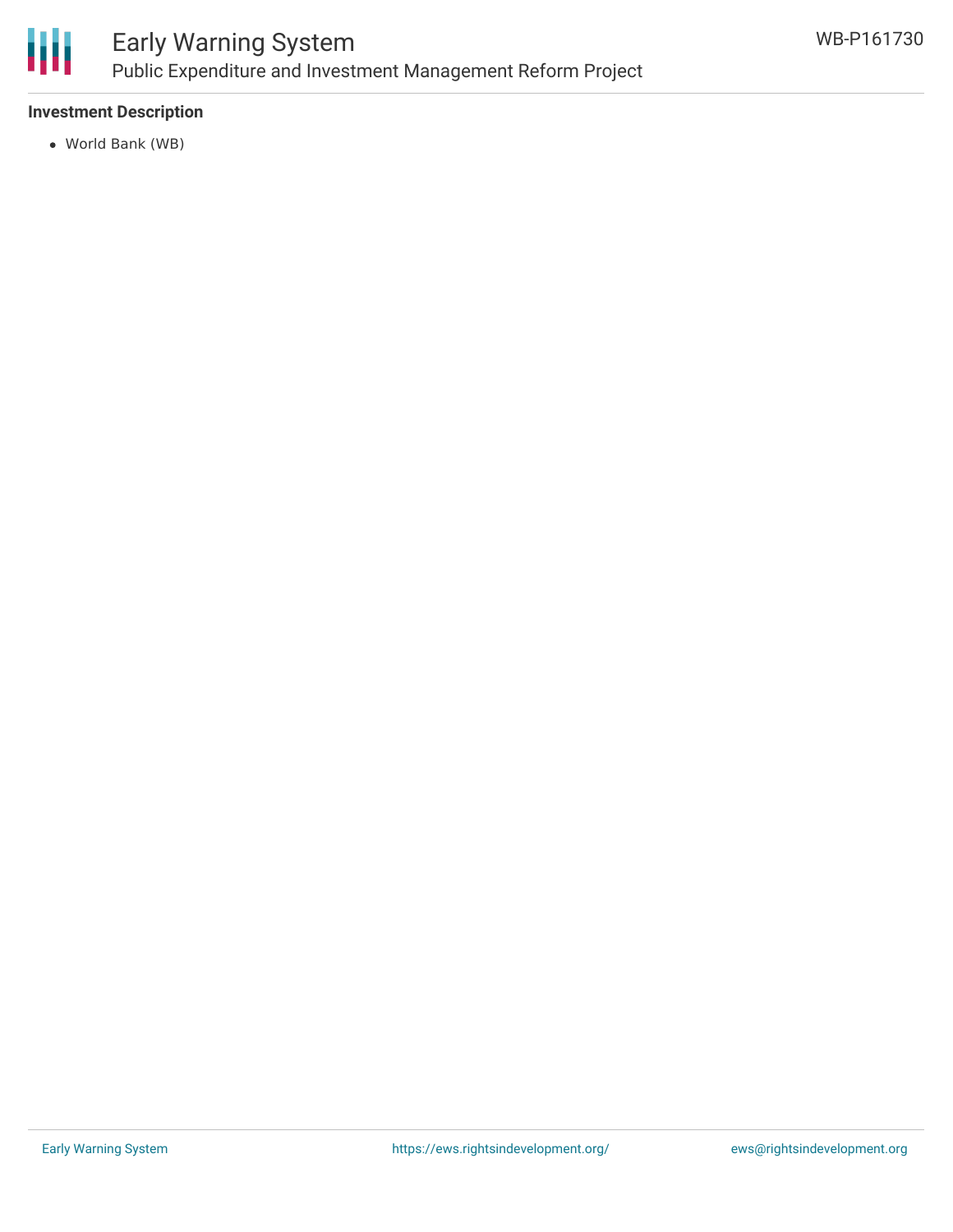## **Contact Information**

Ministry of Finance and Budget Henri-Marie Dondra Minister of Finance and Budget dondrahm@yahoo.fr

#### ACCOUNTABILITY MECHANISM OF WORLD BANK

The World Bank Inspection Panel is the independent complaint mechanism and fact-finding body for people who believe they are likely to be, or have been, adversely affected by a World Bank-financed project. If you submit a complaint to the Inspection Panel, they may investigate to assess whether the World Bank is following its own policies and procedures for preventing harm to people or the environment. You can contact the Inspection Panel or submit a complaint by emailing ipanel@worldbank.org. You can learn more about the Inspection Panel and how to file a complaint at:

http://ewebapps.worldbank.org/apps/ip/Pages/Home.aspx.